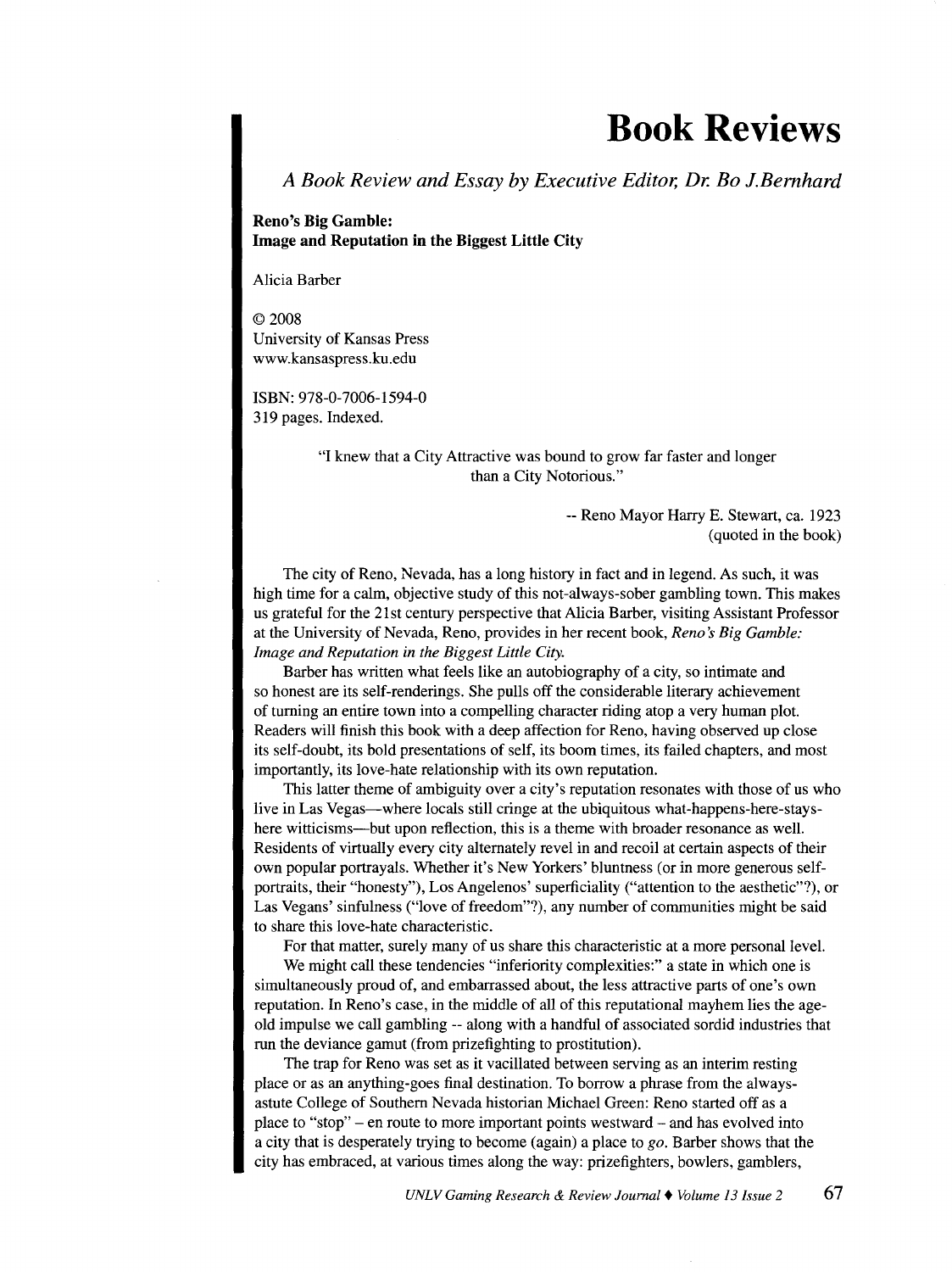divorcees, married couples, cowboys, miners, government workers, outdoorsmen, Native Americans, Hollywood celebrities, and any number of other characters – all in a movingtarget effort to deliver what rambling<sup>1</sup> westerners want.

This particular depiction, however, leads me to a quibble. Early in the book, Barber states that Reno's

... mistake was, perhaps, in growing accustomed to these shifts, in continuing to accommodate cultural desires so readily without maintaining a consistent vision of what the community should retain for itself. This, in essence, was Reno's big gamble: risking its reputation, along with aesthetic appeal, time and time again, in the dogged pursuit of economic gain (2008, p. 11).

This "mistake" is one of the most frequent criticisms voiced in Reno and the discontented, and it presents itself throughout Barber's book. Oddly, this exact same community sensibility, however, has actually been hailed as the defining characteristic that has *saved* Las Vegas from economic ruin - indeed from its own staleness, and from its own re-emerging threats of irrelevance: the city's (and its leaders') ability to adapt, evolve, and constantly "re-invent" itself for new audiences.<sup>2</sup> These same kinds of shortattention-span theatrics cannot possibly be both a savior and a "mistake," or can they?

For answers to these and other pressing questions, let us tum now to Ben Affleck.

As it turns out, Mr. Affleck has also produced a recent literary interpretation of a gambling town. And better, it is endorsed by one of the current stars of nonfiction magazine writing, *Esquire's* Tom Chiarella.

In the April 2009 article "Ben Affleck: A smart, talented man trapped in Lindsey Lohan's life," Chiarella-as-interviewer/interpreter voices a critique rooted in the presumed pathologies of a gambling mecca.

Near the beginning of his article, Chiarella rambles thusly:

I (Chiarella) am fresh off four days in Las Vegas, just coming into the shallow end of my hangover, feeling as spiritless and empty as the very car we're riding in. 'Four days? In Vegas?' (Ben Affleck) says, the first sparks of animation lamplighting in his face. With the car door closed, the world sealed off, Affleck allows a little of himself to become known. Like every guy, he's yanked to life by the thread of his own personal chimeras related to Vegas. He's served time in Vegas. He knows a few things about a few things. He knows this: 'Man, you stayed there too long.'

When he changes lanes or looks over his shoulder, he leads with his chin. Wouldn't you, with a chin like that? He looks at me, chin first, and pronounces: 'You're just a mud turtle. That's what we call it. After three days in Vegas, you become, you know, like the lowest animal there is. Four days is too much. Freakin' mud turtle.' He rubs the pads of his fingers against his thumb, the way people do with grit, with money, and then presses his teeth together, which is how Ben Affleck laughs, starting molar on molar, bringing it up from his throat, from the depths of his chest. Suddenly we're at a stoplight, and the woman next to us holds up her cell phone, stabs at him from across the lane. White car, too -I'm not kidding. He doesn't notice. He's still conjuring the image of the mud

As my friend Don Feeney pointed out at his recent keynote at the 14<sup>th</sup> International Conference on Gambling and Risk-Taking, the word "rambling" appears frequently in American songs about risk and society. While this is obviously due to the convenient fact that it rhymes with "gambling," it is also true that the gerund captures much in the cultural fabric that so often accompanies and accommodates the wagering act.

<sup>2</sup> A scan of recent national headlines reveals several variants of this same theme: "New Titans of Las Vegas Reinvent Old Formula," "Can Las Vegas Re-invent Itself Again?" and "Las Vegas Needs to Re-invent Itself Again, Gaming Industry Expert Says."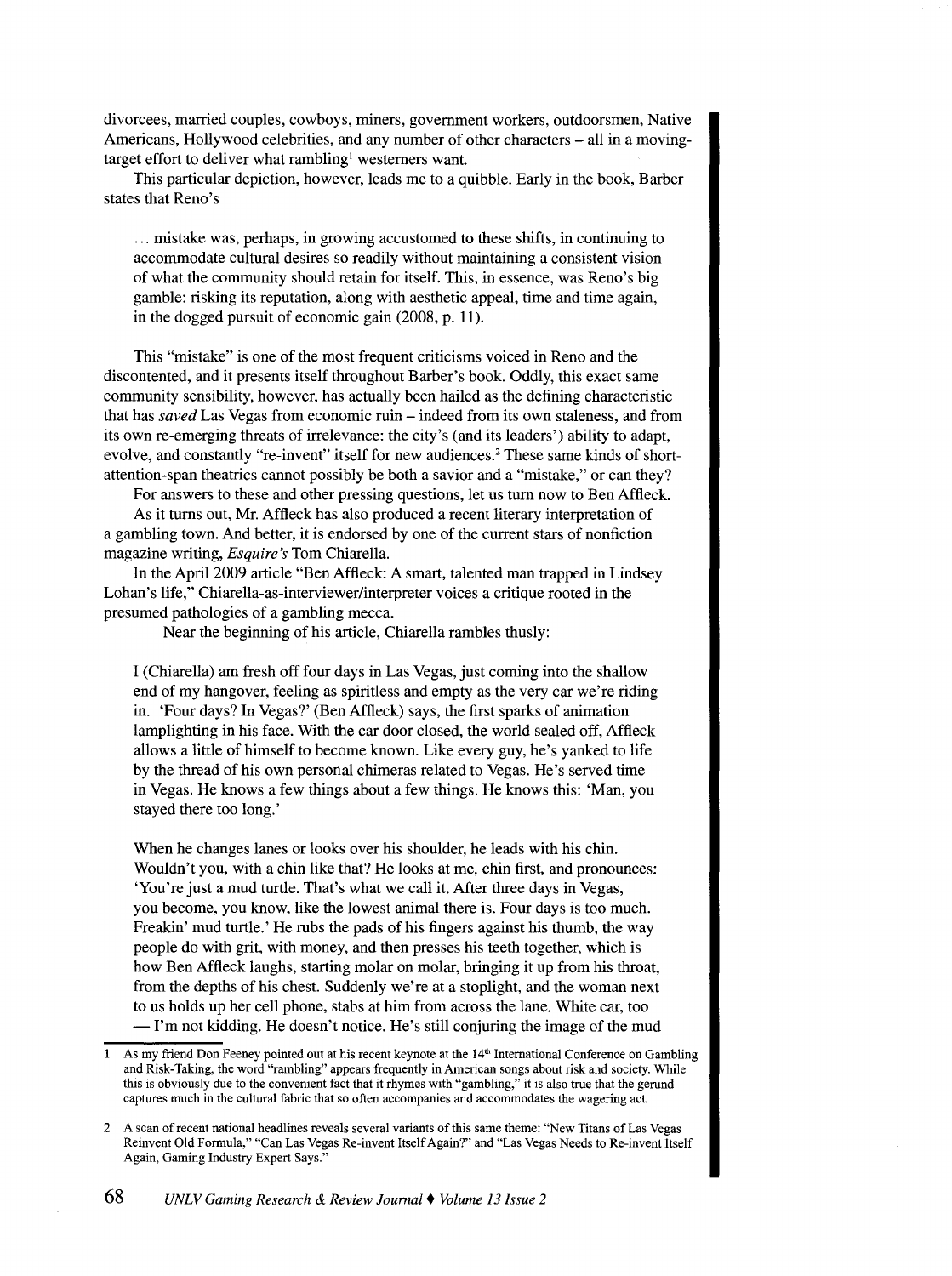turtle: 'You know, living down there, in some pond somewhere, breathing in the mud. It's just hard to resurface.'

I am fighting off the urge to assume anything... He's already been right about a couple of things: how long is too long to spend in Vegas, the preponderance of white automobiles *(an apparently spot-on observation Affleck made earlier in the article- Ed).* 

## I respect wisdom.

This, as much as anything else, is what happens in Las Vegas: one succumbs to temptation, and then to the temptation to capture "VEGAS!" (always sans its "Las") in its distilled essence, and then finally to share – presumably with other smart folk –  $a$ knowing, common understanding of what the city truly "is."

Rarely do any of these wise insights take us to "Las Vegas" (necessarily plural) however – or anywhere off of the single gamblin,' ramblin' road that bisects its city center, for that matter.

The same has so often been true of Reno - until now. Reno now has its own autobiography, focusing heavily and refreshingly on the lived experiences of those who inhabit it (as well as those who visit it). Along the way, there are so many compelling tales, and so many fascinating lives.

We meet residents for whom "the town's saloons, gambling clubs, and brothels served as ugly remnants of a frontier past in dire need of a burial, once and for all (p. 46)," and we feel for them when their burial efforts fail and their past continues to haunt their present. As Barber introspectively notes, throughout its colorful history, Reno locals frequently seemed to be on the defensive, "convinced that the town needed to purge itself of its depravities" (p. 48). Ultimately, we feel for Renoites when they cannot purge. But alongside them, we also revel in Reno, depravities and all.

Another revealing vignette: when the town attempts to decide whether to allow the divorce industry to continue to flourish, a local controversy erupted "over whether to cultivate and exploit Reno's notoriety, or to attempt to eliminate the cause of it... The fact that Reno was becoming known, on such a massive scale, for an activity directly opposed to the maintenance of stable homes was indeed a travesty to those who had long tried to convince outsiders of Reno's stability and respectability" (p. 69).

This would not be the last time that these tensions erupted in Reno. Later, when the town debated the merits of gambling, the reputational issues were even more pronounced -after all, in contrast to the divorce industry (which at least attracted the wealthy to Reno, as only the well-to-do could afford to take the six weeks off required to satisfy legal residency requirements), "gambling was not considered glamorous or successful in attracting the 'right sort' of people," (p. 71). In fact, as Barber skillfully illustrates, gambling often came in dead last when comparing the sins - clearly behind the brutalities of prizefighting and the moral depravity of divorce, and perhaps even behind the evils of prostitution. All, however, have found a more or less happy home in Reno at some point during the town's life span.

Gradually, a distinct tale of two cities begins to emerge in *Reno's Big Gamble*: there is the "real" Reno that locals inhabited, and then there is the Reno of the popular imagination.

... the 'real Reno,' boosters asserted, was the respectable university town, a typical American landscape inhabited by families who went about their business just like everyone else. At the same time, the idea of the 'real Reno' helped residents to justify the existence of certain businesses in their midst by asserting to themselves, as to outsiders, that the true and authentic town was clearly distinct from the commodified image so widely propagated by the media (p. 91).